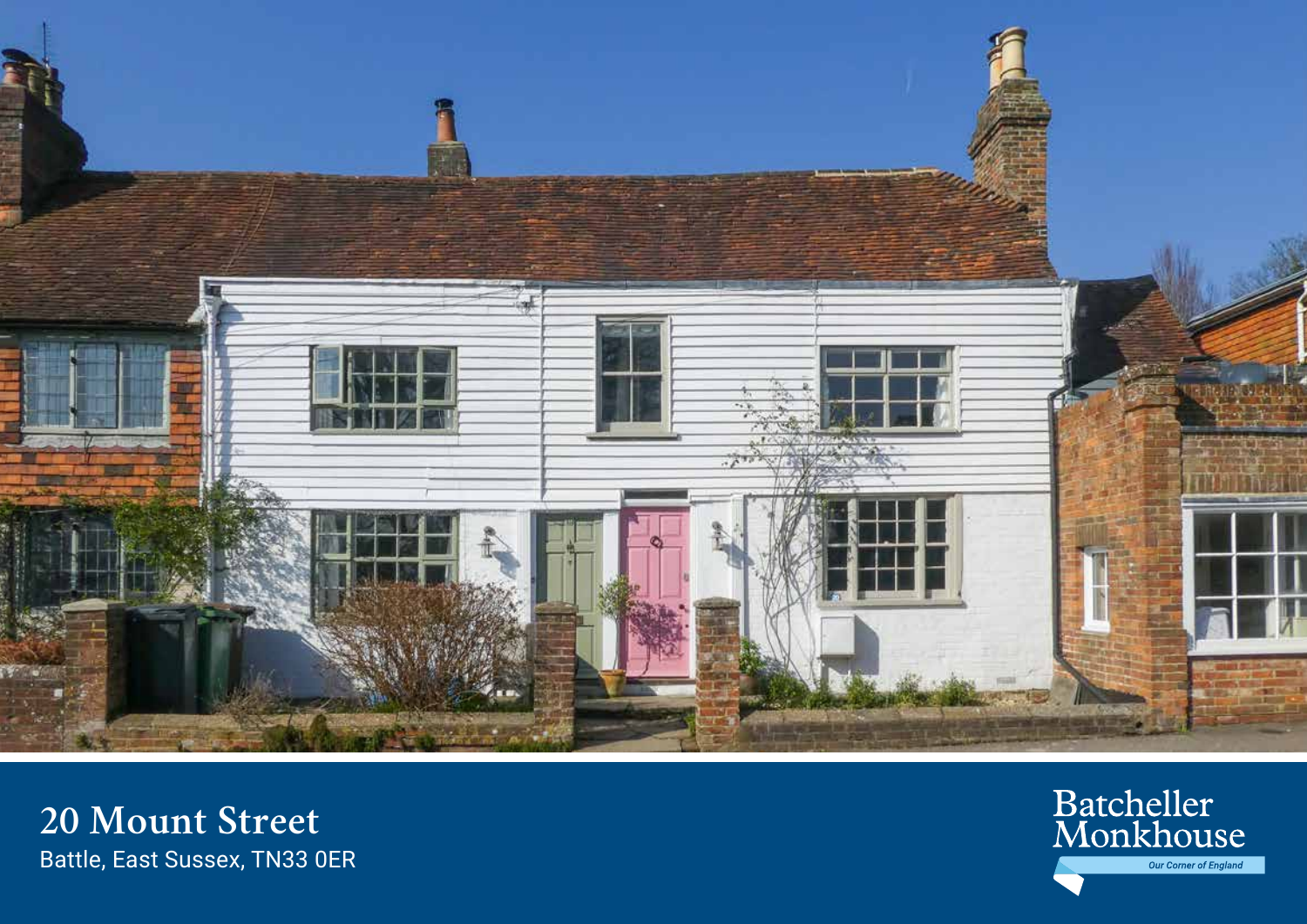# **20 Mount Street**

A highly attractive, Grade II Listed, terraced cottage at the very heart of historic Battle and offering delightful character-filled accommodation which has been the subject of much attention and improvement in the current owner's time, together with a very pretty private rear garden.

#### **Ground Floor**

- Entrance Hall
- Sitting Room
- Dining Room
- Open-plan Kitchen
- Boot Room/Utility Room
- Cloakroom





#### **First Floor**

- Landing
- Principal Bedroom
- Second Bedroom
- Bedroom 3/Study
- Bathroom

## **Description**

**Second Floor**

• Attic Room

#### **Outside**

• Paved Rear Terrace and pathway to a second area of Garden

20 Mount Street is an attractive, Grade II Listed, terraced cottage which the present owner has, in recent times, undertaken sympathetic improvements to create a very comfortable home. The elevations are colourwashed brick with the upper front white painted weatherboarding beneath a tiled roof. There is gas-fired central heating.

The main features of the property include:

- Front door to **entrance hall** with wooden flooring, understairs area for coats and boots, and a panelled door to the **sitting room**, a very charming and well-proportioned room with wooden flooring, built-in bookshelves and exposed ceiling beams. There is a fireplace with brick hearth and painted surround and a log burner.
- The **dining room** has wooden flooring and exposed beams. There is a fireplace currently with a log burner (which will not remain). One step up to the open-plan **kitchen** with a range of painted base units with wooden worktops and ceramic sink with drainer and mixer taps. There is a Smeg gas hob and double oven with overhead extractor. Slate tiled floor.
- The **utility/boot room** has a butler-style sink in wooden surround with mixer taps and fitted dresser. There is a further **storage cupboard** (which forms part of a small flying freehold with the property next door). Slate tiled flooring. Panelled timber door to **cloakroom** with WC.
- From the boot/utility room a door opens to a small passage with steps up to a **terrace/ sun trap**, which in turns leads to a passageway which ultimately culminates in the private rear garden.
- The attractive **first floor landing** has an exposed beam, wide wooden floorboards and a small recessed area with shelves for display purposes.
- The **principal bedroom** is another character-filled room with wide painted wooden floorboards and exposed beams to the ceiling and walls. There is a built-in wardrobe cupboard and a further recessed area which serves as an additional wardrobe.
- The **second bedroom** is another generous double bedroom, again with wide wooden floorboards and a useful recessed area suitable for storage and/or wardrobe space, exposed beams.
- **•• Bedroom 3/study** is a compact but useful room, currently serving as an office, again with wide wooden floorboards and some built-in shelving.
- An open tread staircase from this area leads to the charming **attic room** in the eaves with a Velux window to the rear and some exposed beams. Recess suitable for storage.

## **OUTSIDE**

To the rear of the property and approached from the boot/utility room is a passageway with brick steps leading up to a small terrace/suntrap area with a garden storage shed and further steps to a gravelled passageway that leads to a private area of rear garden.

• Small front Garden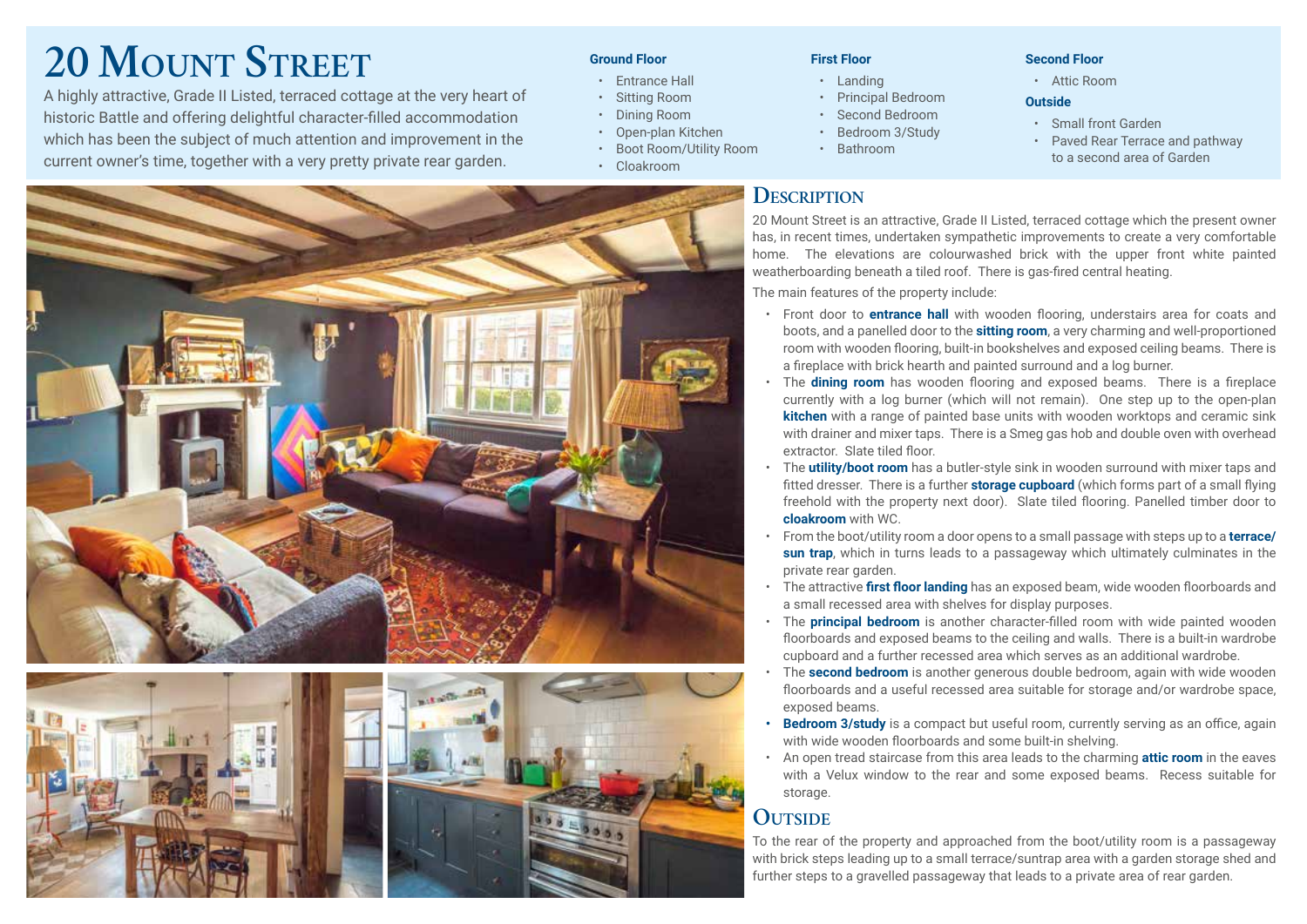







Pulborough 01798 872081 sales@batchellermonkhouse.com Tunbridge Wells 01892 512020 twells@batchellermonkhouse.com

This is a very pretty west-facing garden divided into different areas, one of which is paved and laid to gravel with an attractive arbour, perfect for al fresco dining. There are a number of beds, including several which have been used as a vegetable garden, and a picturesque pond surrounded by an area of lawn.

A raised timber deck offers access to the **studio room** of timber construction which currently serves as an artist's studio and workshop, and could accommodate a variety of purposes including a home office or study.

To the side of the studio is the working area of the garden, with space suitable for garden storage, compost, etc.

## **AMENITIES**

**Local:** Mount Street is located off the popular High Street which has a wide range of independent shops and businesses, .

**Towns:** Hastings, with its charming Old Town, is about 8 miles; Tunbridge Wells is some 22 miles.

**Transport:** Battle station (0.9 of a mile) on the London Bridge/Charing Cross line. The A21 with links to the M25 and motorway network is nearby.

**Schools:** [Battle & Langton Primary School,](http://www.battlelangton.e-sussex.sch.uk/) [Claverham Community College](https://claverham.e-sussex.sch.uk/) and [Battle](https://www.battleabbeyschool.com/) [Abbey School](https://www.battleabbeyschool.com/) at Battle; [Vinehall](http://www.vinehallschool.com) at Robertsbridge; [Claremont](http://www.claremontschool.co.uk) Preparatory at St Leonards and Senior School at Bodiam.

**Leisure:** Battle has a wide range of events and activites throughout the year; [Battle Abbey](http://www.english-heritage.org.uk) (English Heritage); Bateman's and Bodiam Castle [\(National Trust](http://www.nationaltrust.org.uk)); golf at [Sedlescombe](https://www.sedlescombegolfclub.co.uk/) and [Beaupor](https://www.beauportparkgolf.club/)t; leisure centres at [Beauport](https://spa.bannatyne.co.uk/hastings) and [Crowhurst Park](https://crowhurstpark.co.uk/park-facilities/leisure-club). Theatres, cinema and art gallery at Hastings, together with access to the coast and country park.

## **DIRECTIONS**

From the roundabout at the top of Battle High Street, continue down the High Street and take the first turning left into Mount Street. Number 20 will be found on the left hand side shortly after the left hand turning to Mount Joy.

#### **Additional Information**

**Local Authority:** [Rother District Council,](http://www.rother.gov.uk) Bexhill-on-Sea. Telephone 01424 787000. **Services (not checked or tested):** Mains electricity, gas, drainage and water **Links:** [www.environment-agency.gov.uk](http://www.environment-agency.gov.uk), <www.nationalhighways.co.uk>, [www.caa.co.uk](http://www.caa.co.uk), [www.landregistry.gov.uk](http://www.landregistry.gov.uk) **Tenure:** Freehold. Land Registry Title Number ESX247499 **Council Tax:** Band D **What3Words:** change.fairy.wobbles.

## Guide Price £400,000 - £425,000

### **Viewings**

For an appointment to view please contact our Battle Office, telephone 01424 775577

Battle 01424 775577 battle@batchellermonkhouse.com Haywards Heath 01444 453181 hh@batchellermonkhouse.com